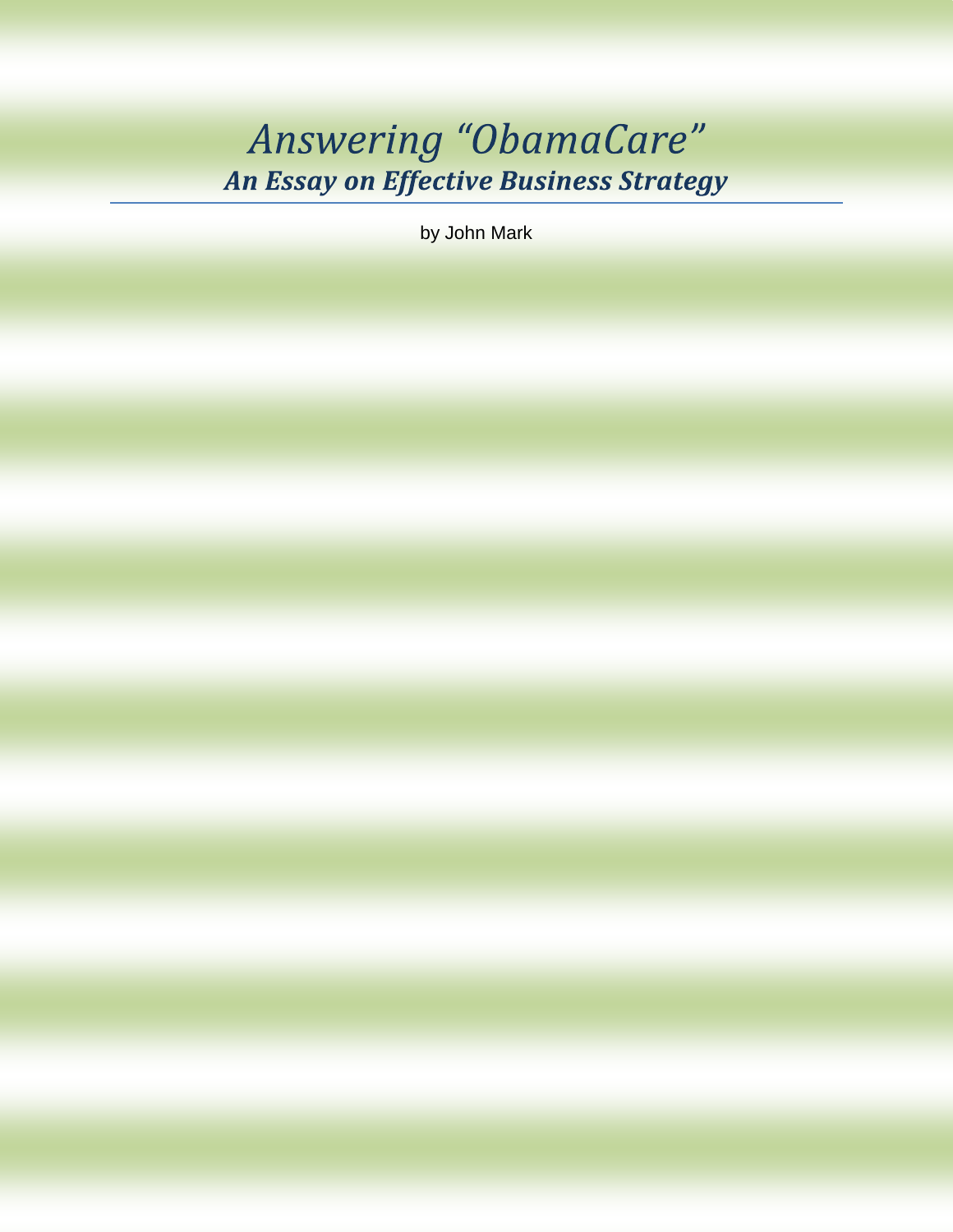#### **Table of Contents**

| <b>Copyright Information</b>     |  |
|----------------------------------|--|
| <b>About the Author</b>          |  |
| <b>Objective</b>                 |  |
| <b>Introduction to ObamaCare</b> |  |
| <b>You Have Choices</b>          |  |
| Scenario One                     |  |
| <b>Scenario Two</b>              |  |
|                                  |  |

**[Conclusion](#page-10-0)**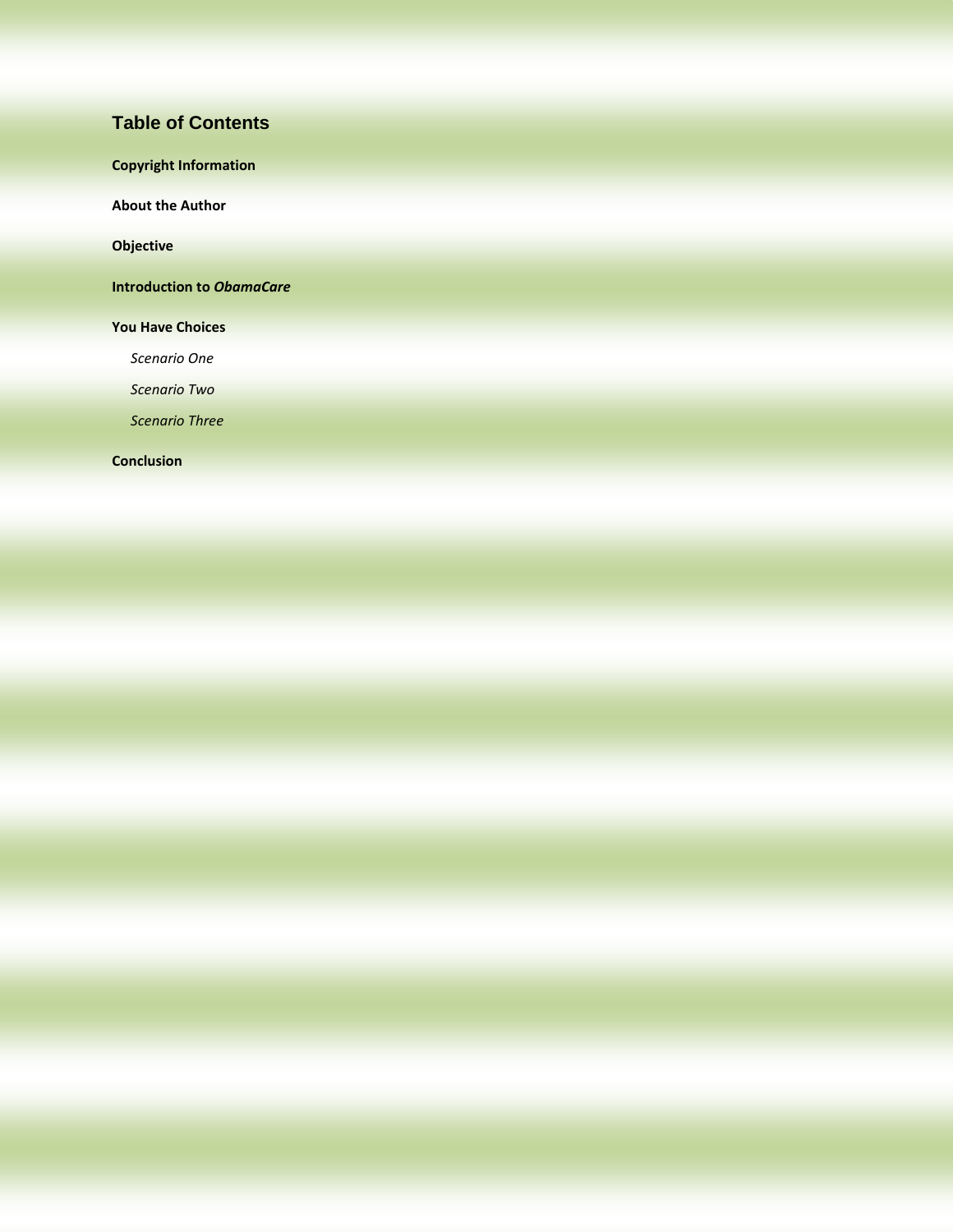## **Copyright Information**

#### **Copyright © 2013 by My Co., an Oklahoma Corporation**

#### **All Rights Reserved**

<span id="page-2-0"></span>Except as permitted under the United States Copyright Act of 1976, no part of this publication may be reproduced or distributed in any form or by any means, or stored in a database or retrieval system, without the prior written permission of the publisher.

When you buy an eBook from *My Co.* or any other provider, you purchase the right to possess one (1) electronic version of the eBook. You may also have one backup copy of the eBook to put onto a hard disk or other storage device.

If you become aware of unauthorized copies of any of our books in either electronic or hardcopy form, we would appreciate learning the details. Please send a letter to our address at P.O. Box 890632, Oklahoma City, OK 73189

NOTE: If at any time a revision is created to amend the information in this book, you are welcome to it. Just send me an email and I'll be happy to send you the revised copy in the format you request.

> To obtain additional copies or to contact the author, please write John Mark, P.O. Box 890632, Oklahoma City, OK 73189 *<SmallBizInstitute@gmail.com>*

**Notice:** We are neither an accounting firm, a law firm, nor a substitute for an accountant, attorney or law firm. We cannot provide any kind of advice, explanation, opinion, or recommendation about possible legal rights, remedies, defenses, options, or other legal matters. If you need a certified accountant or expert legal advice, we encourage you to obtain these services from competent professionals.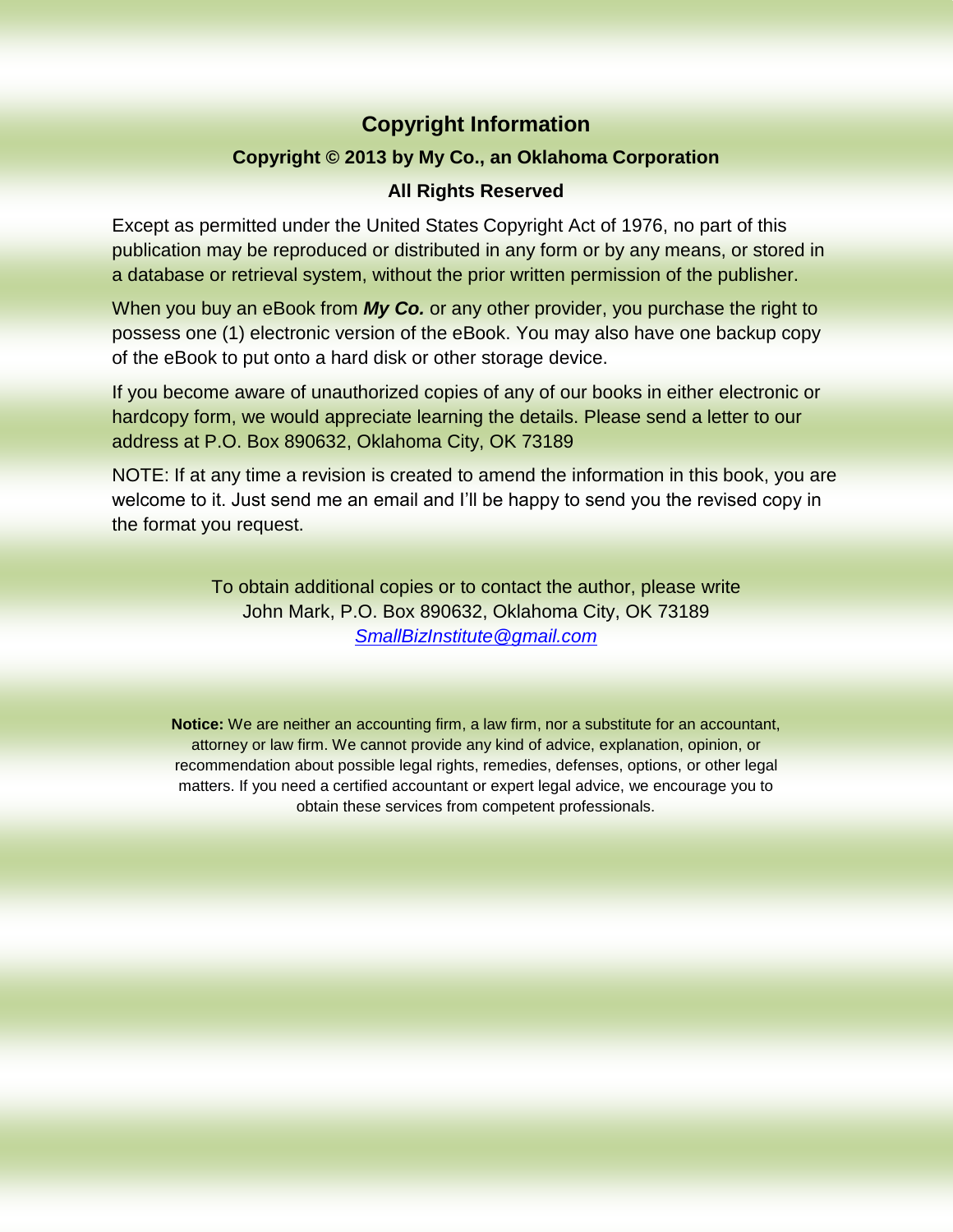## **About the Author**

<span id="page-3-0"></span>John Mark has an extensive background in the sale of products and services. They include janitorial services and supplies, a restaurant, new and used cars and trucks, bookkeeping, accounting, tax preparation services and business consulting. Most of these businesses he started himself, including *Small Business Institute*, an Oklahoma corporation founded to provide start-up advice, organizational strategy and consulting services to business owners. John Mark is the author of *[The Secret to Selling -](http://www.secret2selling.com/) The [Master Key to Success in Sales and Marketing.](http://www.secret2selling.com/)*

John Mark is also the author of *[How to Publish Your First Book](http://www.how2publish.org/) - A Do-It-Yourself [Guide to Self-ePublishing](http://www.how2publish.org/)*. He has published several hundred eBooks authored by others at *Amazon, Google Books*, and *Lulu* (which also markets via *Apple iTunes* and *Barnes & Noble*) through his corporation *My Co.* Additionally, John Mark helps new authors prepare, edit, and publish their own books.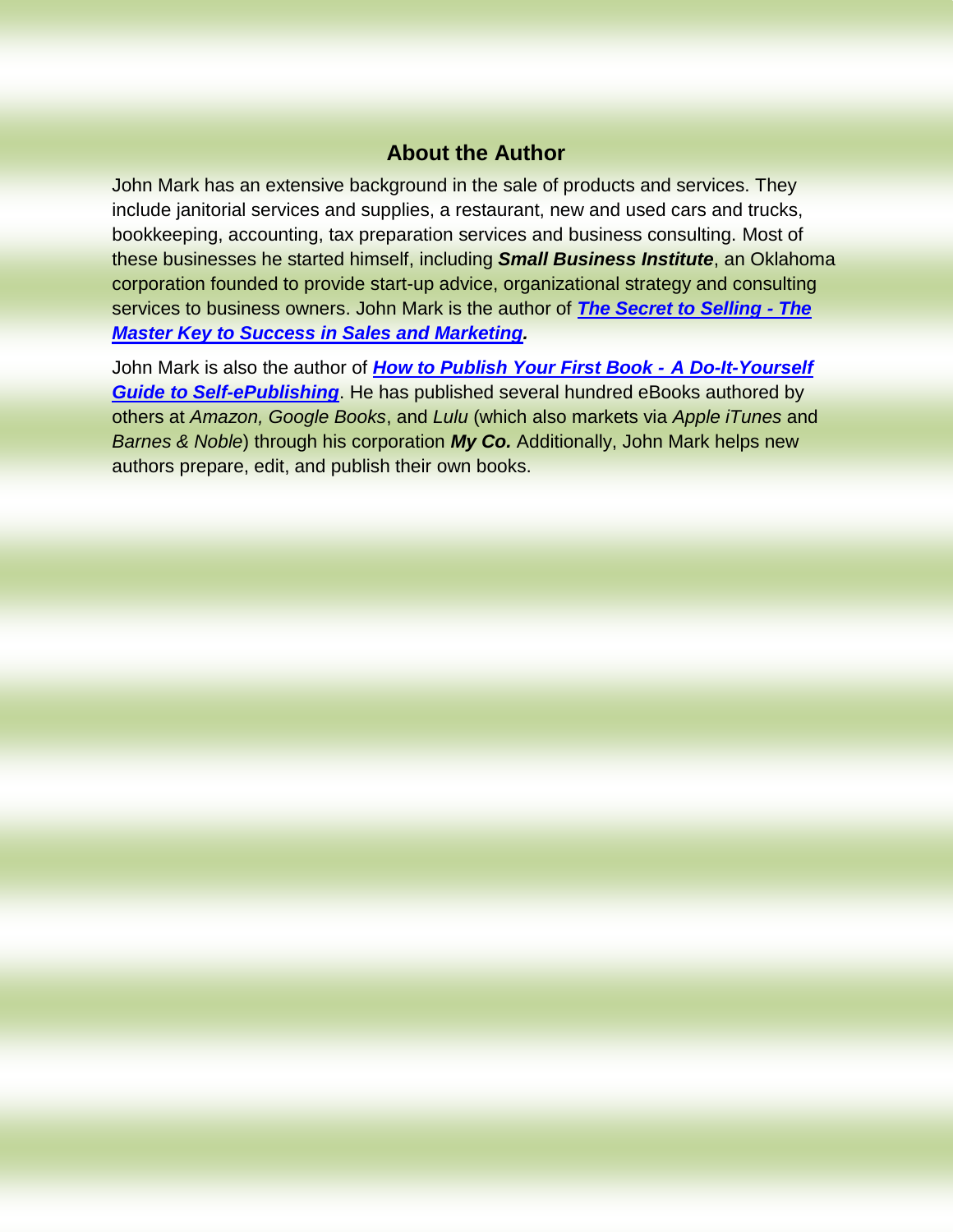## **Objective**

<span id="page-4-0"></span>*ObamaCare* is the newest concern many businesses must face. My objective is to offer suggestions to business strategy that might lessen the effect and burden this legislation will bring. *It isn't always advantageous to stay big - sometimes breaking one big business into smaller businesses is the answer.* The paperwork may increase a bit – but the net result can be well worth the trouble. We'll consider the issue at hand, and a line of attack or two you may want to implement to protect your investment.

Another saying I like to use: *Tax evasion is illegal – tax avoidance is good business.*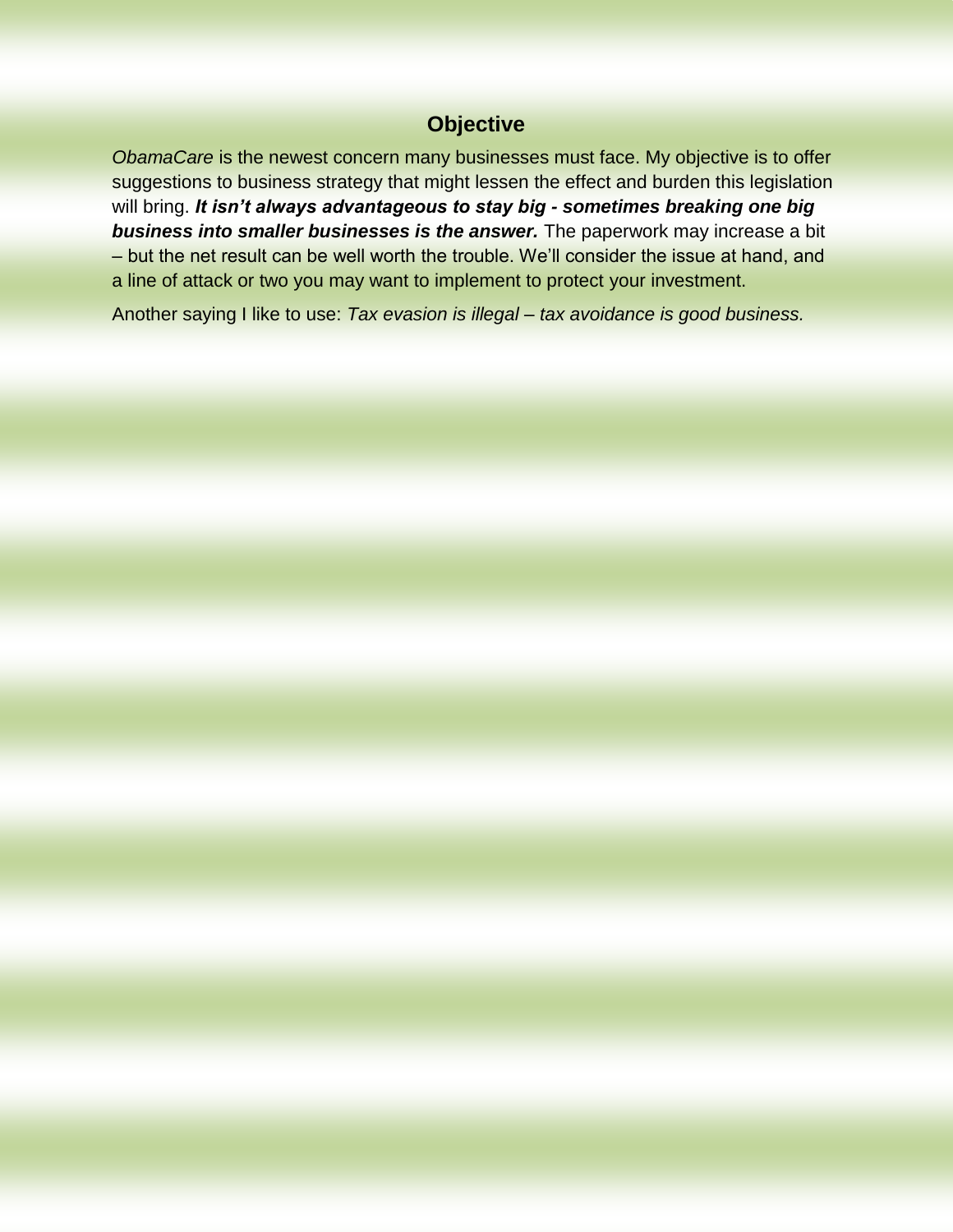#### **Introduction to** *ObamaCare*

<span id="page-5-0"></span>Big government may have its advantages, but the many disadvantages can threaten the viability and success of many businesses. *"ObamaCare"* is one of many threats to companies now in our immediate future that must be addressed. "The Patient Protection and Affordable Care Act (Obamacare) was signed into law March 23rd, 2010 and upheld by a supreme court ruling on June 28, 2012. The bill includes unprecedented preventative care and protections including insurance companies no longer being able to deny individuals for preexisting conditions or to drop them from coverage when they get sick. …coverage starts Jan 1st, 2014" 1

So what about *"ObamaCare"*? The most affected by this colossal burden will be big businesses. It will be important as the legislation of this regulation evolves to becoming the law of the land to pay attention to where any relief may come. Most often, businesses with less than 25 employees are exempt from these kinds of employer burdens.

Taken from<http://obamacarefacts.com/obamahealthcare-summary.php> (emphasis mine): "ObamaCare helps small businesses under 25 full-time employees insure employees, *if they choose*, through tax credits, while employers with over 50 full-time employees will *have to pay* a percentage of their employees health care or a penalty." ObamaCare includes "…a tax on employers with over 50 full-time employees who do not supply their employees with affordable quality health care … ObamaCare is paid for itself via 21 new taxes most of which are on larger businesses … some of the larger small businesses and their employees may be affected by some of the new taxes as well as the mandate to buy insurance for full-timers."<sup>2</sup>

"The ObamaCare small business Medicare tax hike is a .9% increase on the current Medicare part A tax. Small businesses making under \$250k in taxable profit don't have to pay this ObamaCare small business tax increase."<sup>3</sup> I will discuss strategy that will help limit the profit of the small businesses created to shelter a big business from increased taxes.

"Small Businesses with over 50 employees that choose not to provide insurance (employers must pay at least 60% of covered health care costs), provide insurance that is too expensive, or insurance that doesn't meet the minium standards set forth by ObamaCare (must provide the minimum benefits of a "bronze" plan bought on the ObamaCare health insurance exchange) and cannot exceed 9.5% of family income for the employee will have to pay an "employer responsibility requirement" penalty … The "mandate" is really a shared responsibility fee, or penalty. The penalty for small businesses not covering their workers is \$2000 per employee and \$3000 if they purchase health insurance through the exchange with premium credits (the first 30 workers are excluded from the penalty) … 96% of all firms in the United States - or 5.8 million out of 6 million total firms - have under 50 employees and Will not Be Penalized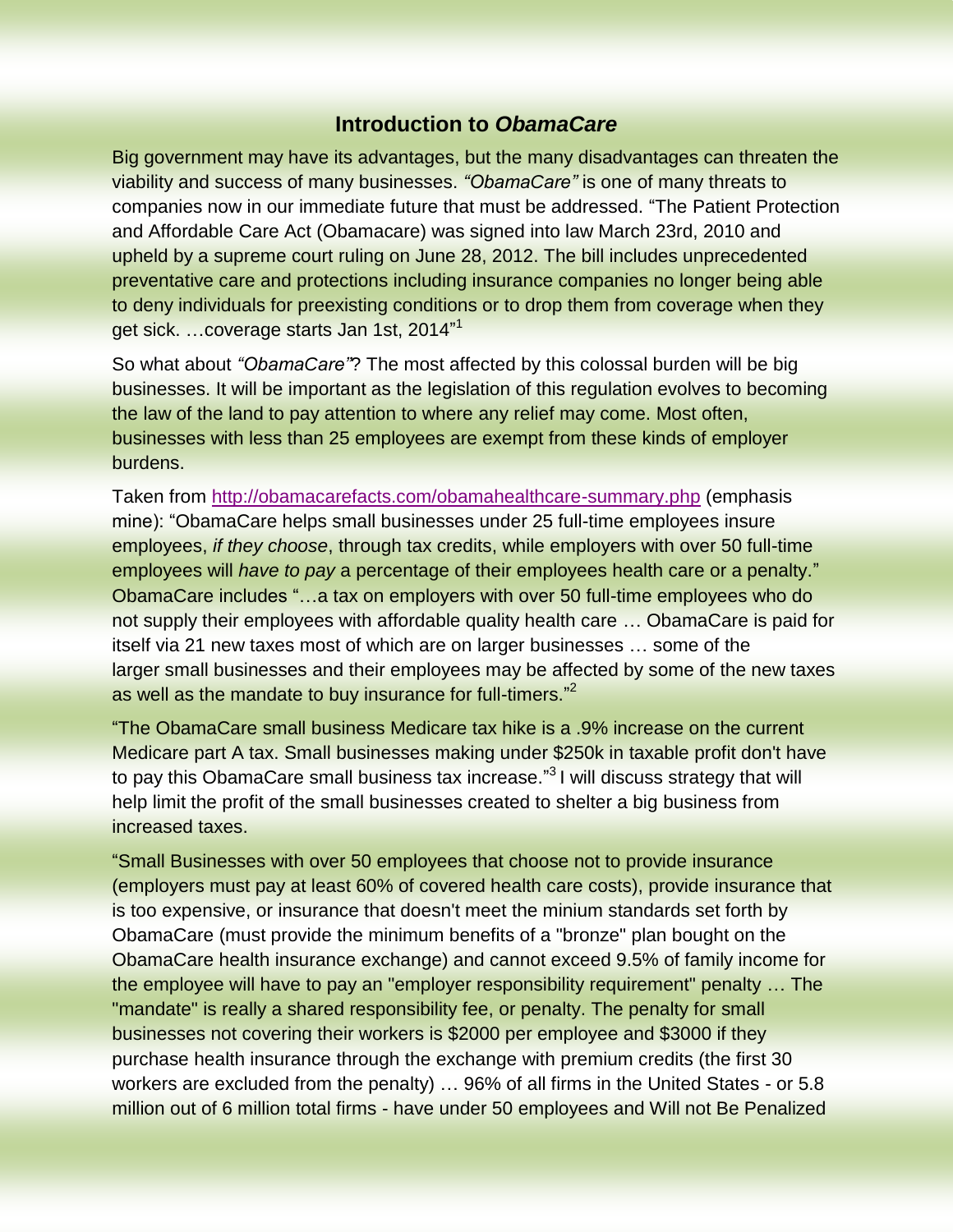for choosing not to provide health coverage to their employees … Of course for a small business this means being able to offer your employees more attractive packages and receiving better tax breaks for doing so. For larger small businesses it means that they have to provide insurance for their employees or pay a penalty. Either way small business is vital in providing affordable quality health care to Americans."<sup>4</sup>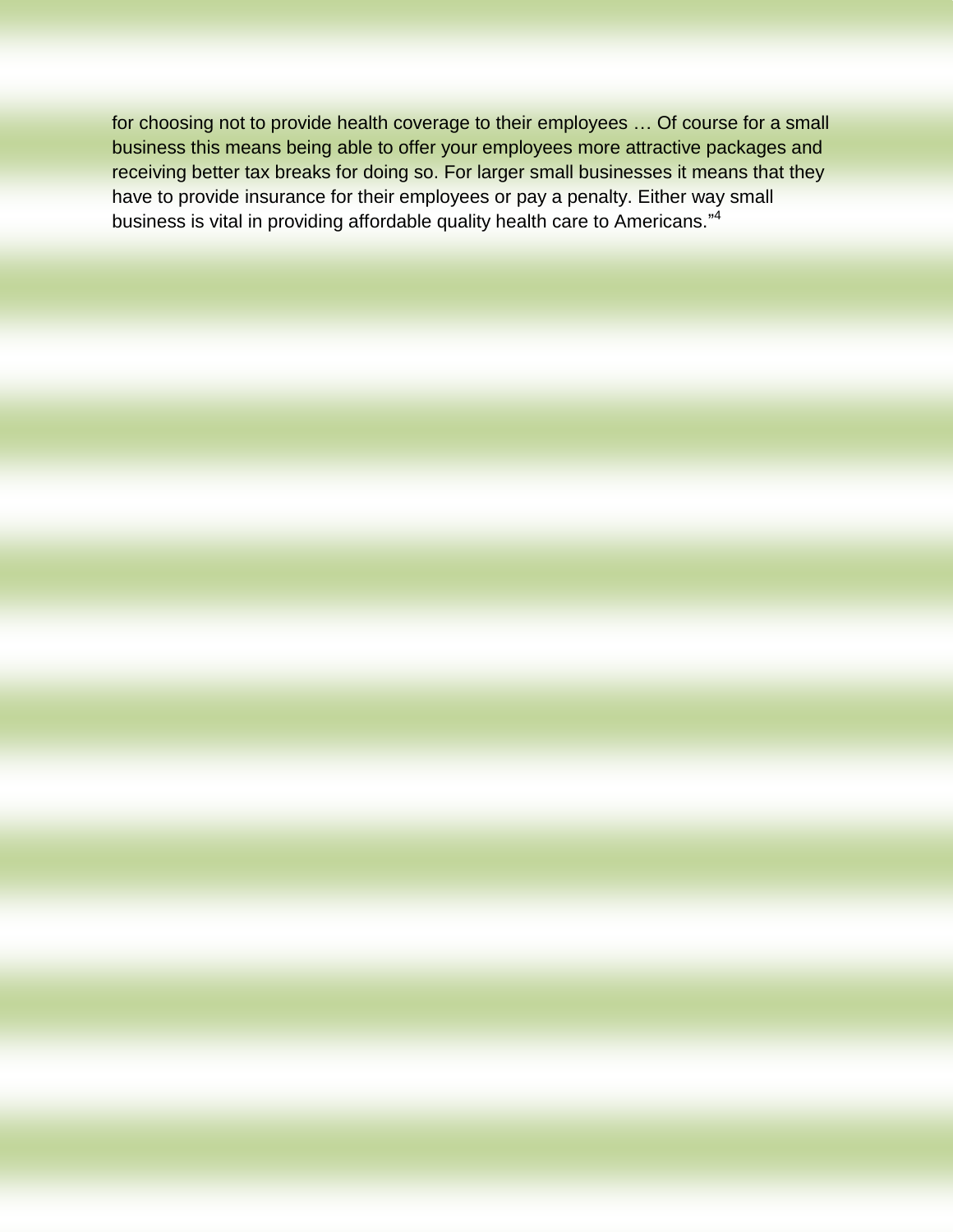### **You Have Choices**

<span id="page-7-0"></span>During my ownership and management of a business consulting firm in Oklahoma, I found a common answer to problems businesses were encountering the bigger they got. My favorite saying was, *"If big businesses would act like small businesses, they'd be more successful."* Big business can easily become top-heavy with expensive management micromanaging it's workers becoming more and more ineffective and drastically reducing the bottom line. Big business is more affected by government regulations which certainly can have a draining effect on hoped-for profits. Sometimes, big business should take a look at the advantages of small business and make necessary adjustments. The important message I want to get across is – *you have choices!*

I'll use an actual situation I was involved in as an example of how I saved a considerable amount of money for one of my clients. A locally owned construction company was having to pay exorbitant Workers' Compensation Insurance premiums, keeping them from being competitive with their smaller competitors. State law requires employers to cover their employees with this insurance, but exempts owners of companies from having to cover themselves. Instead of whining about the seeming unfairness of the law, I offered a solution. Break up your big company into small companies that no longer require insurance coverage. I set up small one-man corporations for each of the workers. Instead of one company having multiple employees requiring coverage, the big company contracted with the small companies to provide the same services they performed, but now no longer employees of the big company.

One temptation I have to address quite often that businesses easily fall for is "contract labor". The problem is that if you employ any individual to perform any task you legally have the right to direct and/or control, whether or not you chose to exercise that right, you are their employer no matter what you call them. This is the quickest way to get into big trouble with not only the Workers' Comp. people, but the State Unemployment agency, IRS, Social Security Administration, and perhaps other taxing agencies I'm forgetting about. Reclassifying contract workers to employees is a recipe for devastating results.

Choosing a small business structure as an option to keeping your business big may very well provide options not available to big businesses. As one reads through the explanation of ObamaCare, it is obviously confusing and sometimes doesn't seem to track well. The number of employees making up each small business should be carefully planned, whether 10, 25, 30, 50 or whatever is best. We'll use three scenarios to illustrate strategies you may want to consider.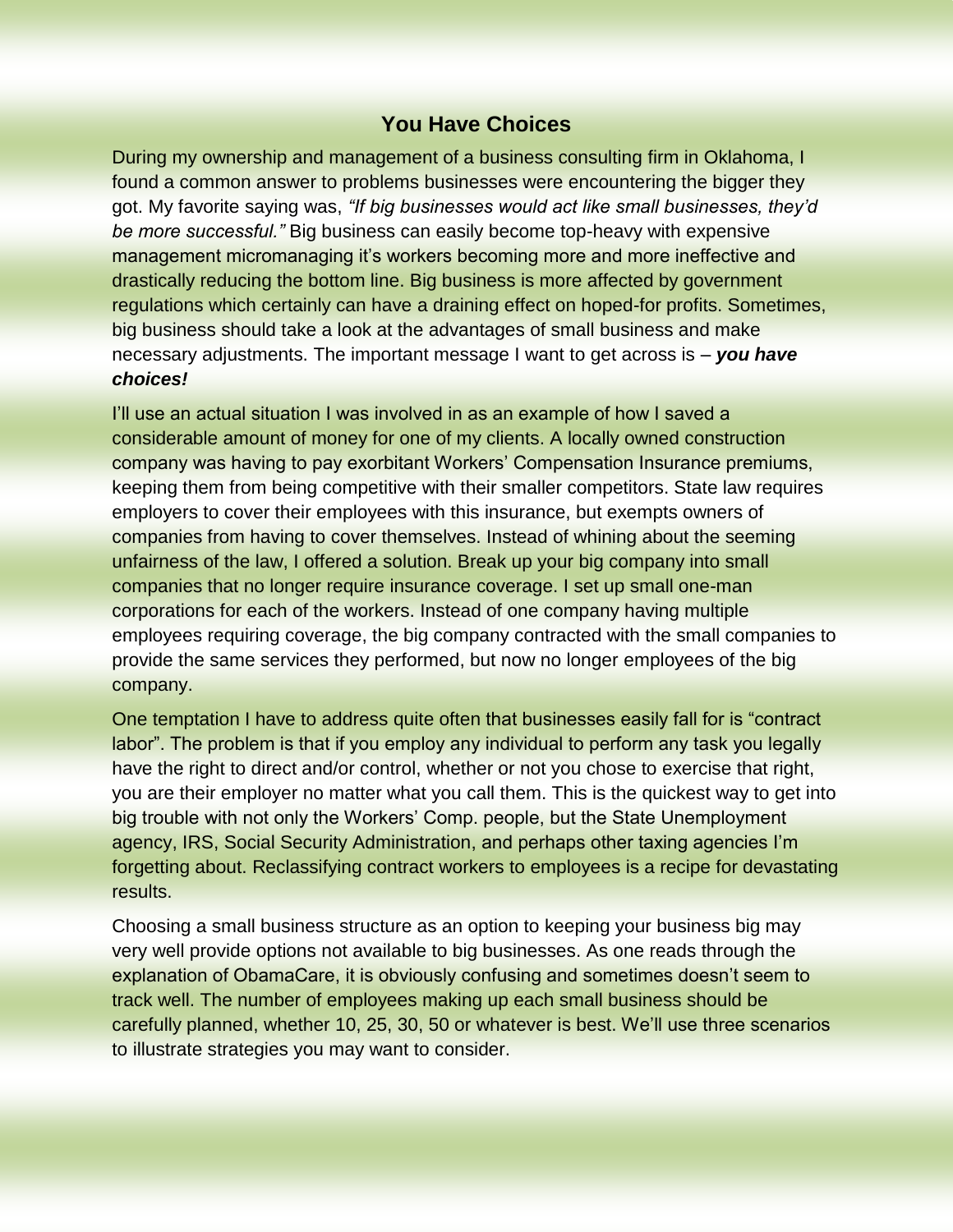## <span id="page-8-0"></span>*Scenario One*

This scenario could work well for a construction business: ABC, Inc. has 15 workers hired to perform services ABC offers its customers. If ABC pays any of these individuals for services rendered, they are by law defined as employees whose pay is subject to withholding for income tax, Medicare and Social Security tax (as well as employer matching taxes), State income tax, state and federal unemployment taxes, and Workers' Comp. Insurance.

Alternative: The 15 workers each create their own corporations (or LLC's if preferred). These corporations in turn contract with ABC to perform certain services (whether billed hourly or by the job – it doesn't matter). ABC no longer pays individuals for services rendered, and is no longer obligated to pay taxes and insurance premiums mentioned. Each or these 15 workers become employees of their own businesses and handle their own taxes. I have strategy to lower costs for each of these contractors, but that'll be discussed with them individually as opportunity arises.

# <span id="page-8-1"></span>*Scenario Two*

Now we'll consider a big businesses that has considerable numbers of workers which would not fit the scenario described above. One thing to keep in mind: There is neither prohibition nor law that limits the number of businesses you own. If you own one large business, there is nothing that would prohibit you from splitting it up into smaller companies, each a legally created and operated entity.

Instead of keeping a large number of workers as employees, ABC, Inc. decides to create seperate staff leasing companies (which also can be owned by you, the owner of ABC, Inc.). These agencies are contracted to hire your workers. In other words, in this scenario, you own a business with 250 employees. You decide to limit each company to 25 employees per company. You create 10 separate entities (corporations or LLC's – *not sole-proprietorships and not partnerships*) which each hire 25 workers who will work at ABC, Inc.'s business. In other words, ABC, Inc. contracts with these 10 companies to provide the workers who will staff your business. Each of these 10 staff leasing companies are independently and individually responsible to hire, manage, pay each employee as well as handle the withholding taxes, insurance, etc. as required. The profits of these individually owned (by you) and operated companies can be strictly structured by the amount of money contracted between your primary company. This can be simply based on a cost-plus basis (the same as any other staffing agency would charge).

## <span id="page-8-2"></span>*Scenario Three*

This scenario is along the line of Scenario Two – only you don't own the staffing companies. This would further insure *arms-length transactions*, something we want to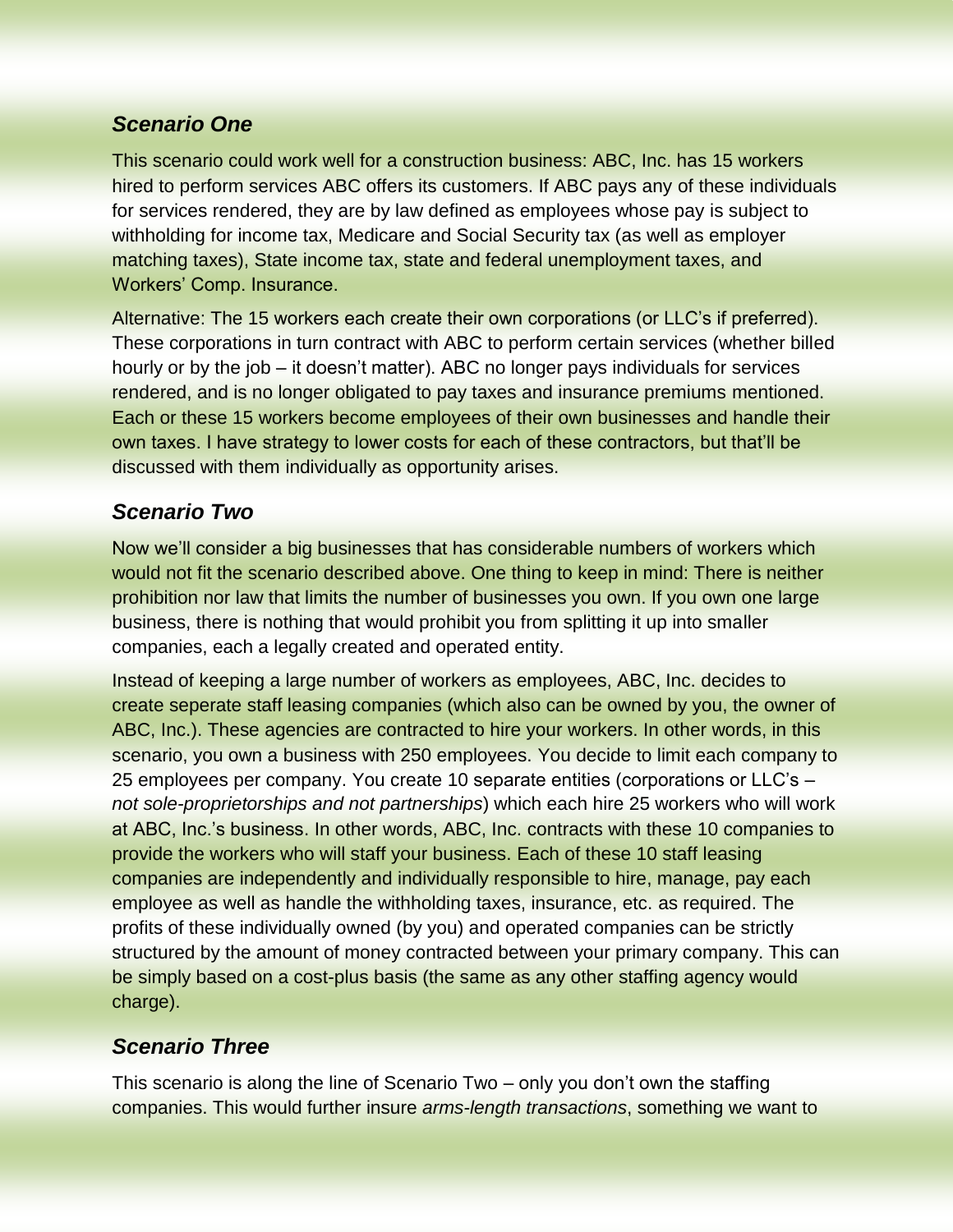have throughout the implementation of our strategies. Let's say ABC, Inc. has 200 employees. Within the company are competent and trustworthy managers who are offered the opportunity to run their own staff leasing companies which will provide workers for ABC. Each will contract with ABC and the fees it will be paid will be based on each worker's agreed upon rate of pay, whether hourly or by salary, bonus incentives, or whatever you agree upon. The number of staff leasing companies to create will be determined by how many employees need to be removed from ABC's payroll and on to the staffing agencies' payroll.

The decision as to how many employees can be hired by each staffing agency must be carefully considered. "For a staffing firm with 50 full-time equivalent employees, a penalty kicks in for failure to provide coverage for employees who average 30 or more hours a week in a given month. The penalty is \$2,000 for each full-time employee in excess of 30 full-time employees."<sup>5</sup>